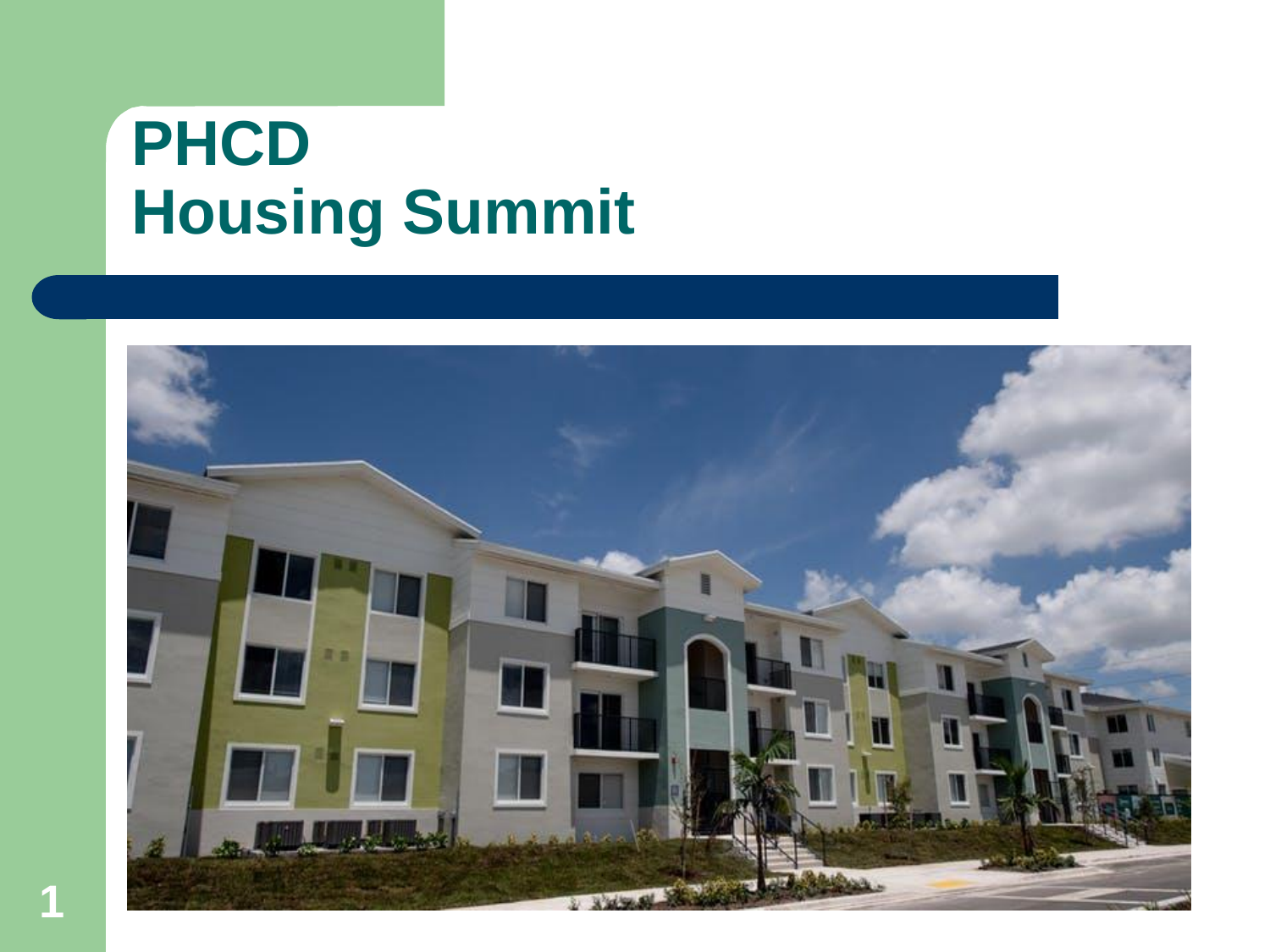

#### **Public Housing & Community Development (PHCD) Okeechobee Metrorail TOD – Metro Grande Apartments**



Housing Summit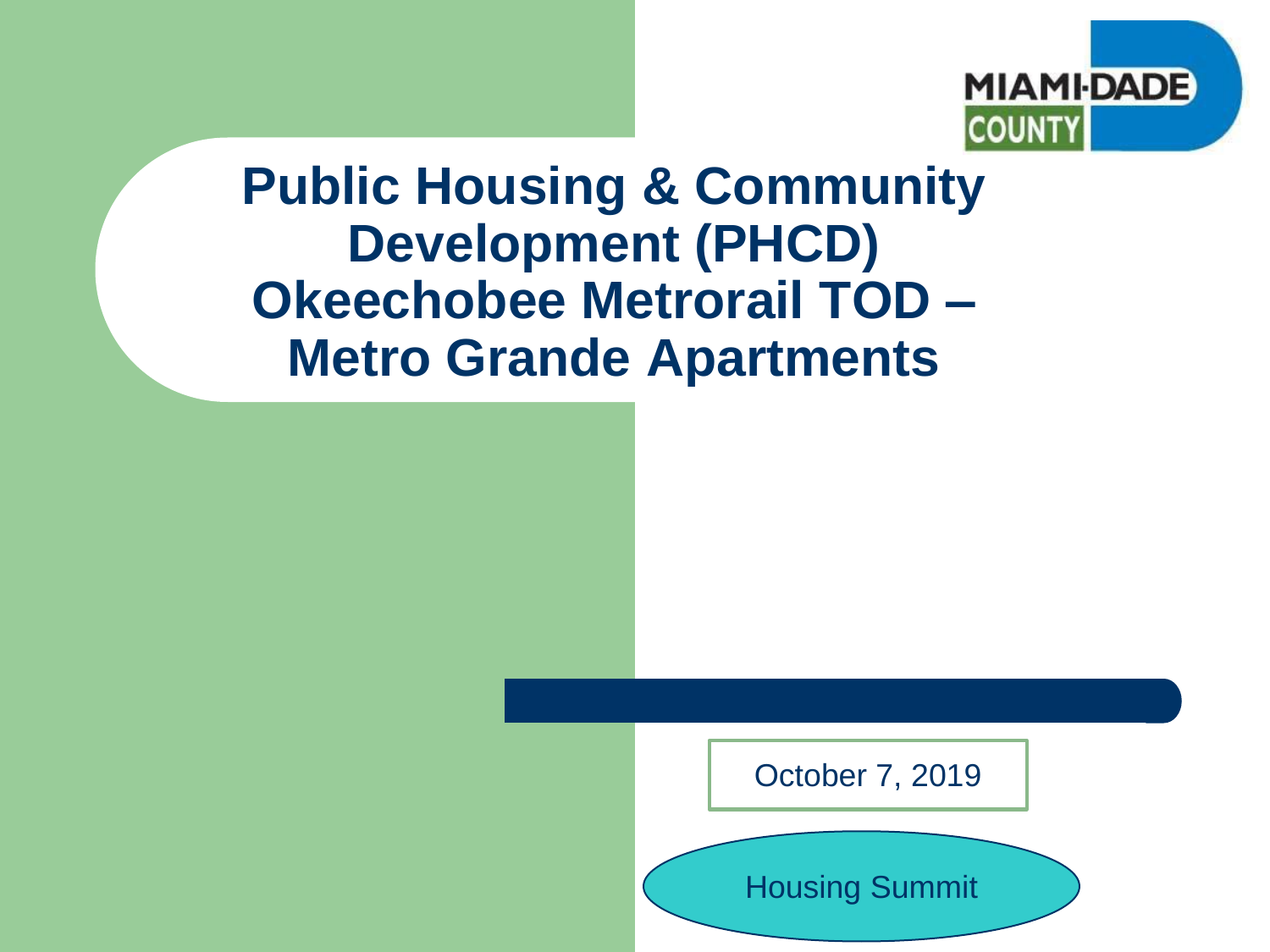## **Public Housing & Community Development (PHCD)**

Clarence D. Brown, Housing & Community Development Division Director (Moderator)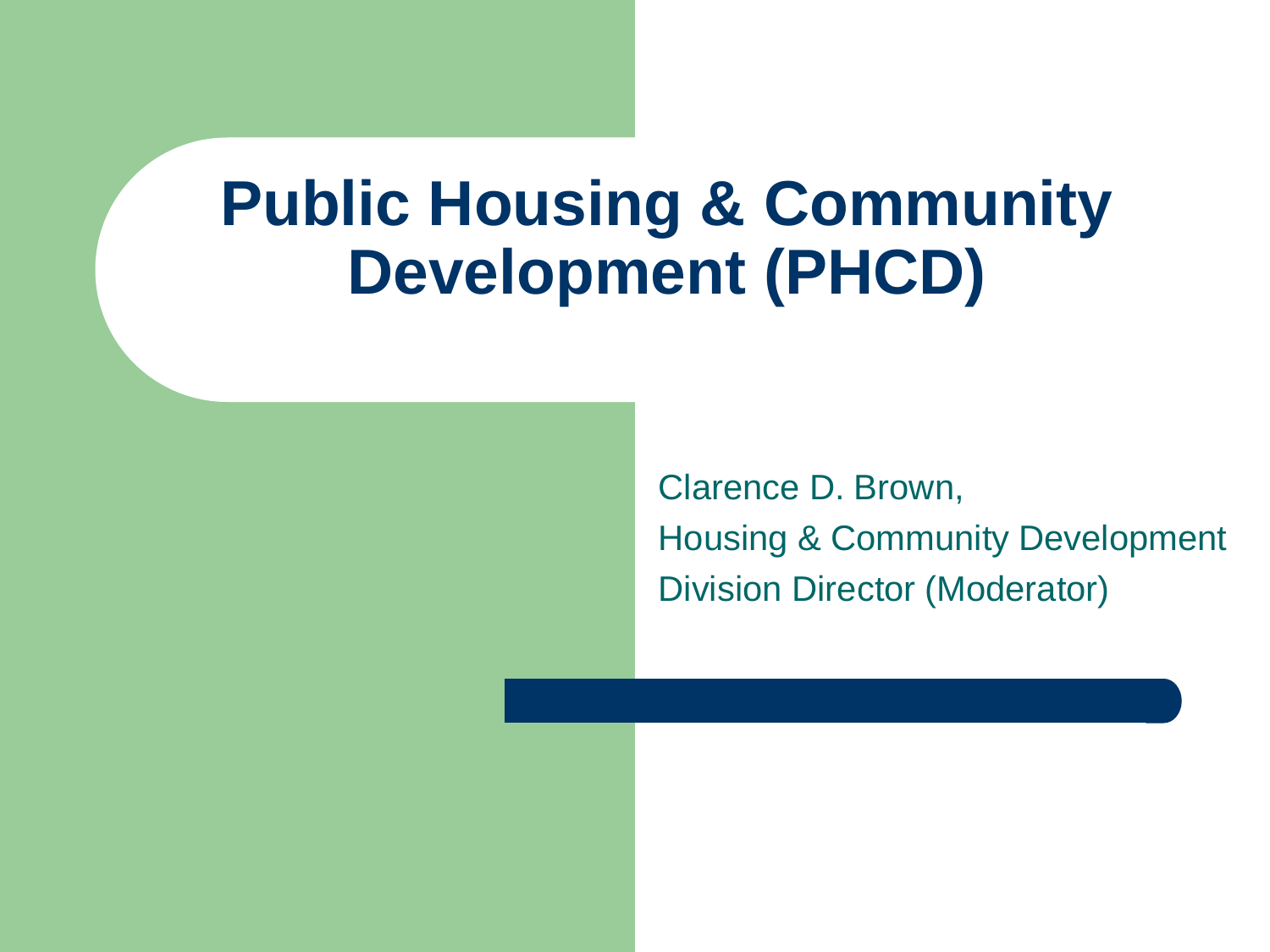#### **Panel Members**

- Lenny Wolfe, Partner, Cornerstone Group
- Eric Thorne, Manager, Right of Way & Utilities
- ⚫ Miami-Dade County Transportation & Public Works **Department**
- Javier Font, Founding Principal, Behar Font & Partners, P.A.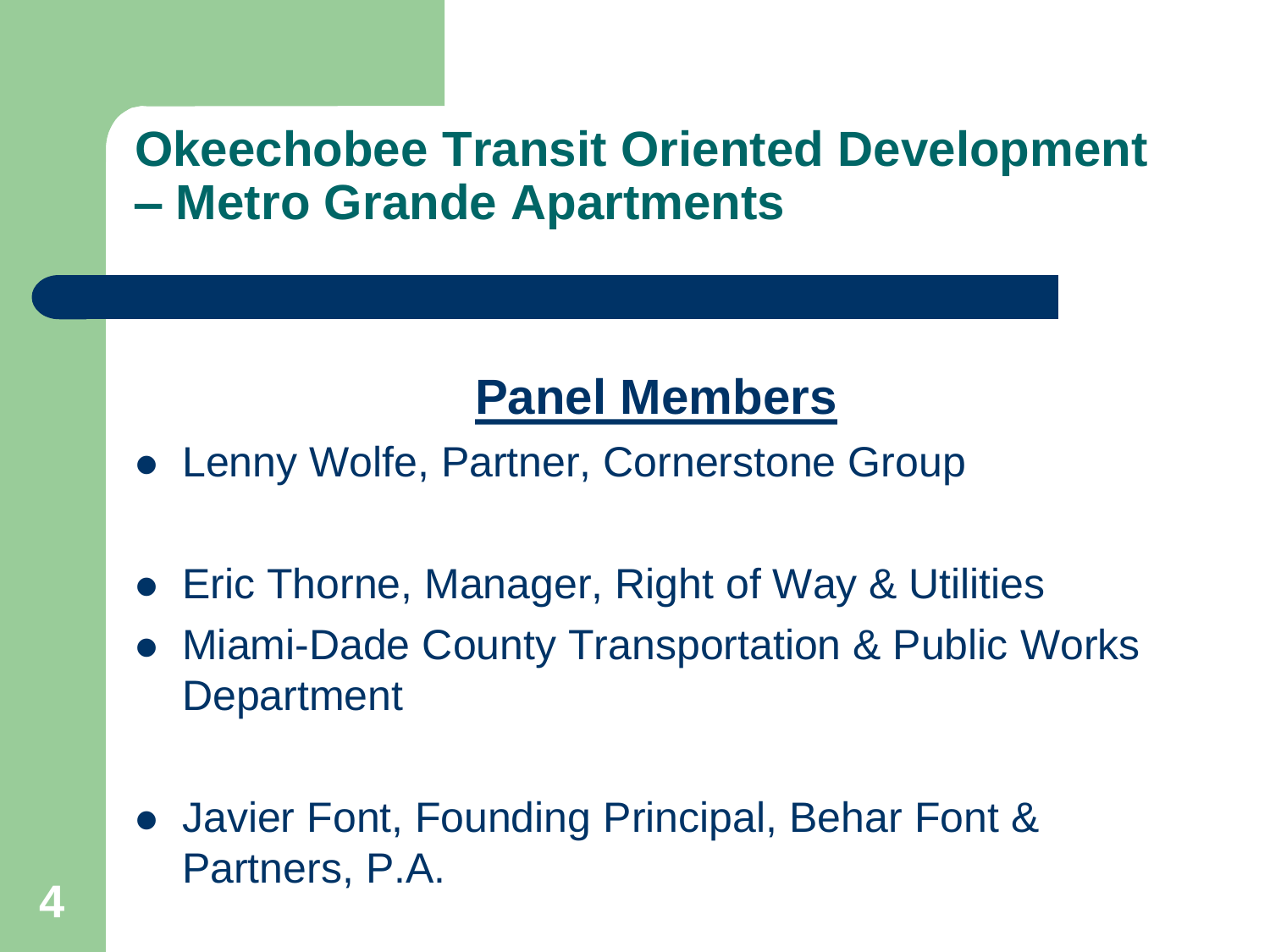### **HISTORY**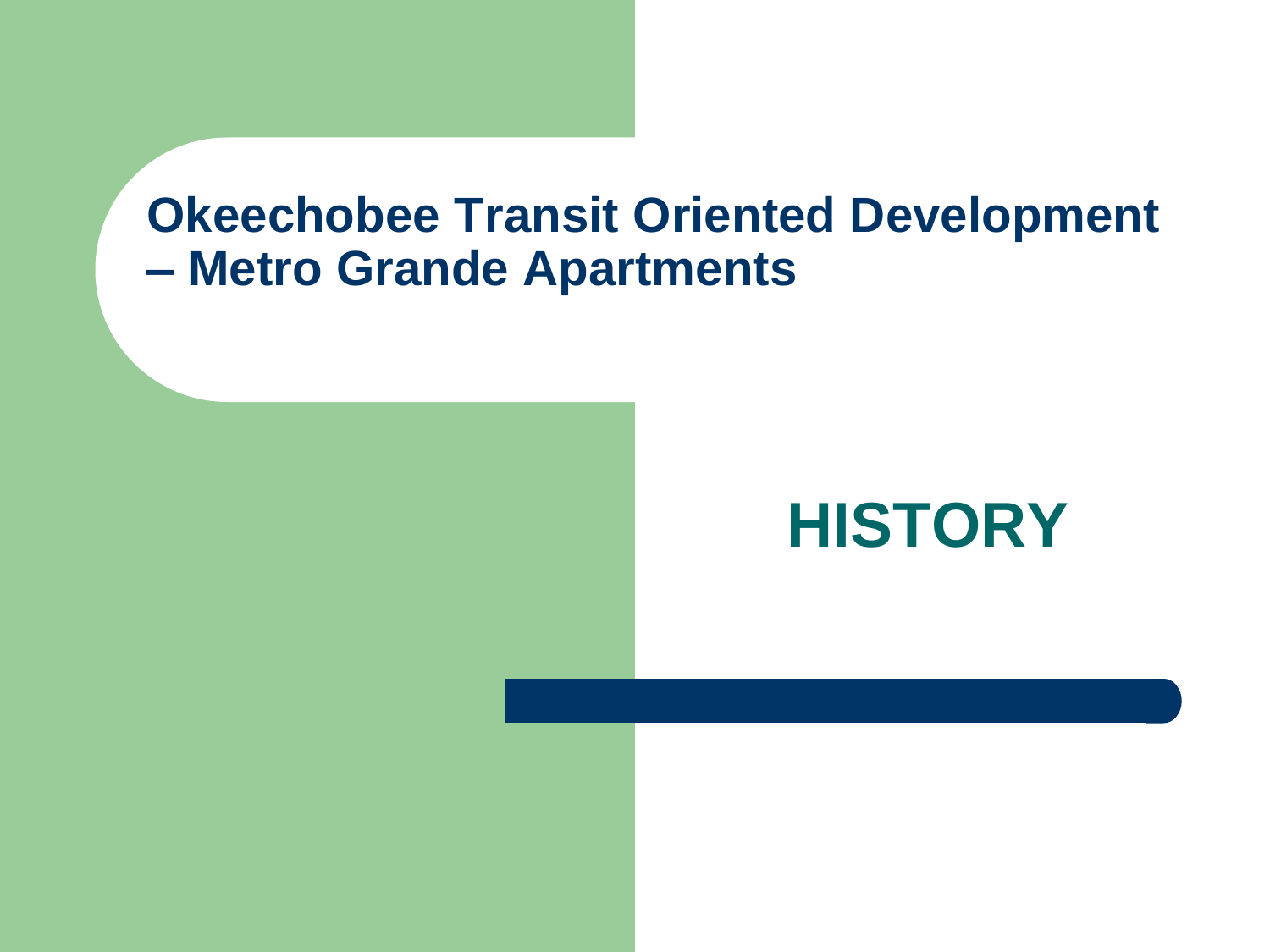- ⚫ 2001: Miami-Dade Transit and Jubilee Community Development Corporation entered a joint development partnership for the development of elderly apartments at the Okeechobee Metrorail Station
- ⚫ Contract agreement terminated during July 2007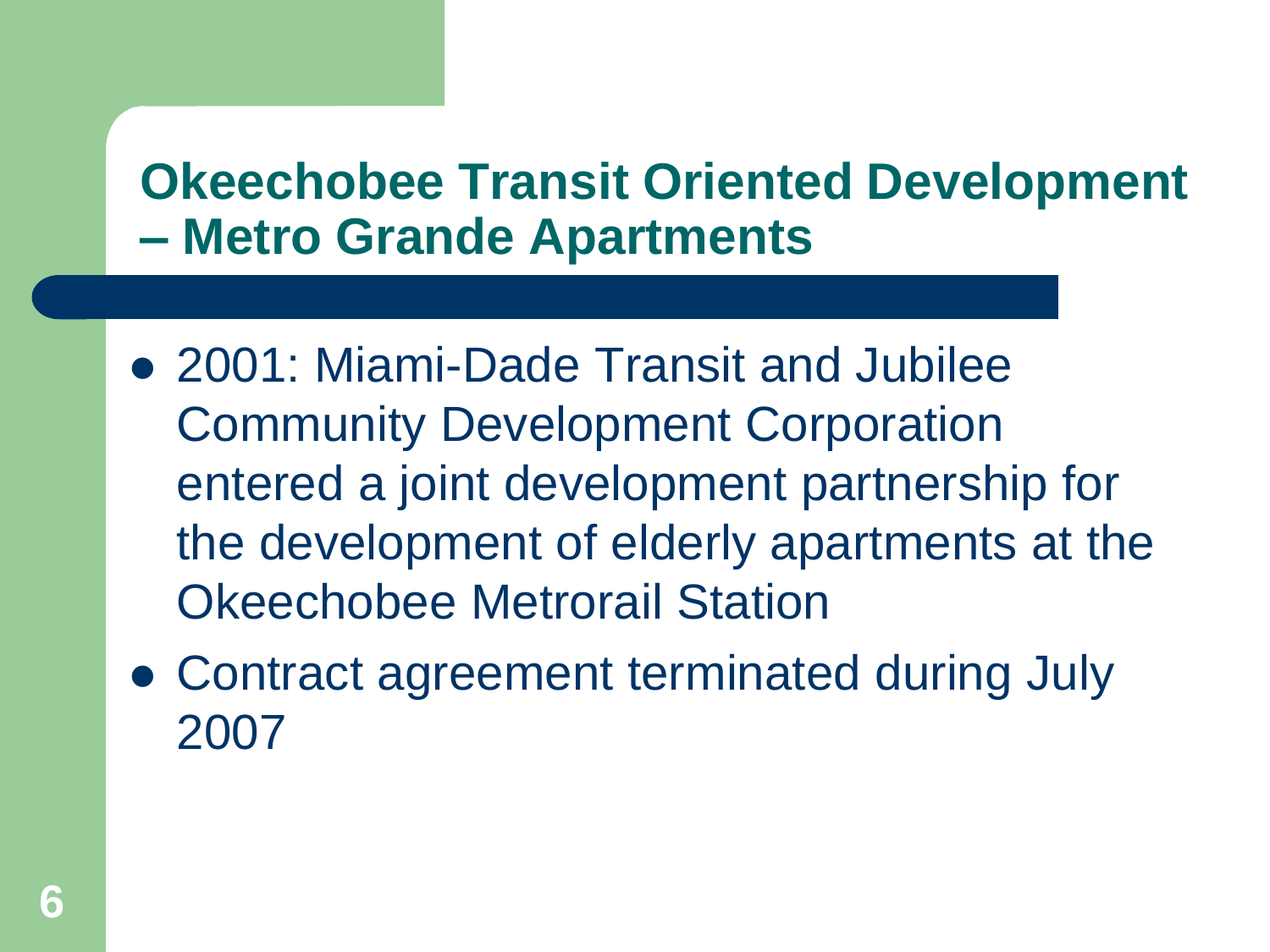- 2008: Public Housing & Community Development (PHCD), formerly the Office of Community & Economic Development (OCED), purchased the Okeechobee Transit Oriented Development (TOD) parcel from Miami-Dade Transit
- 2008: PHCD resumed the development of affordable housing for the Okeechobee TOD parcel. The project consisted of the acquisition and new construction of up to 350 units of multi-family rental housing units with funding of \$1,190,092 of CDBG 2008 and/or future proposed HOME funds **<sup>7</sup>**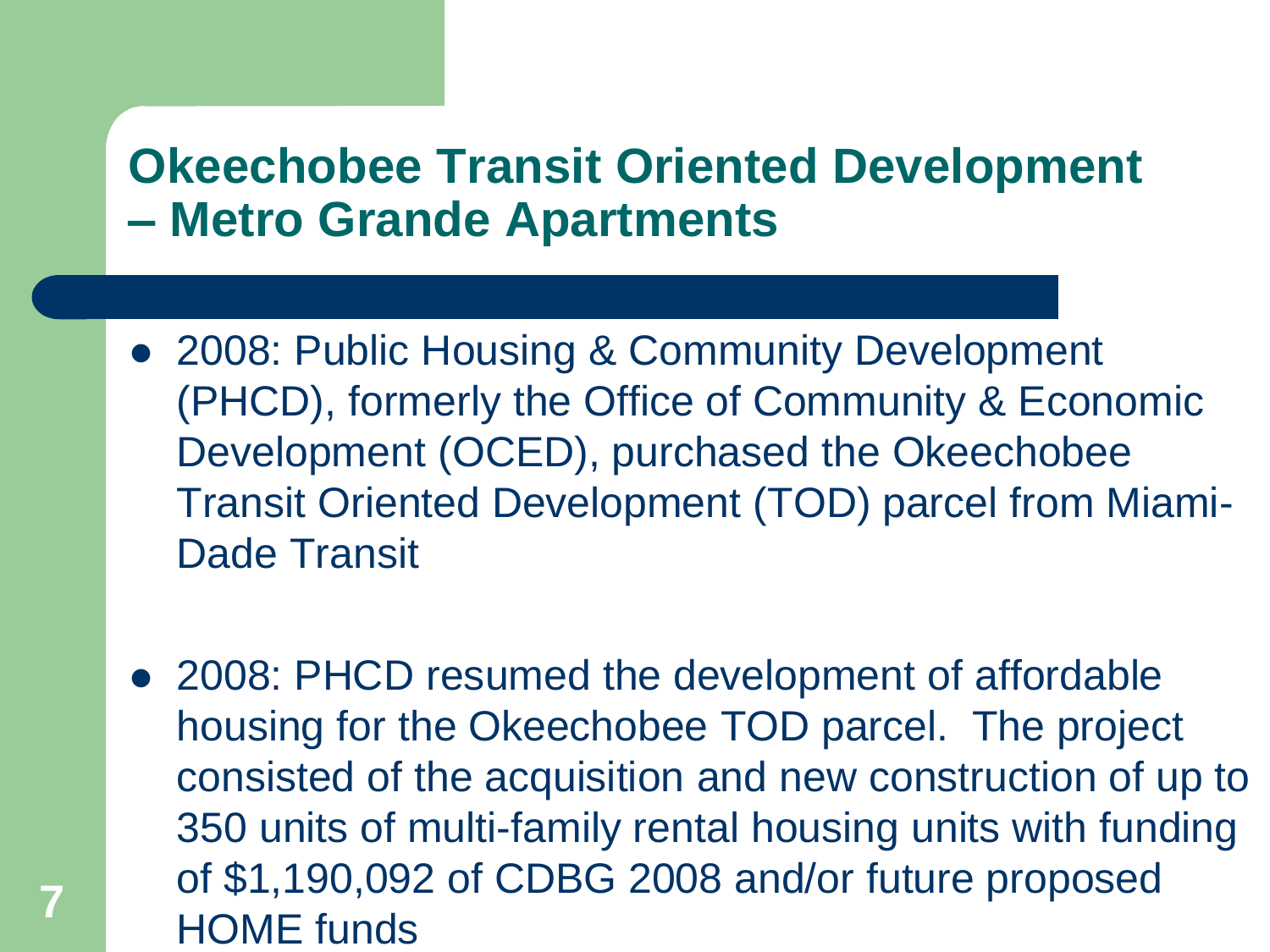● 2012: After PHCD discovered the Okeechobee TOD parcel was environmentally impacted by an adjacent parcel, environmental remediation issues were resolved.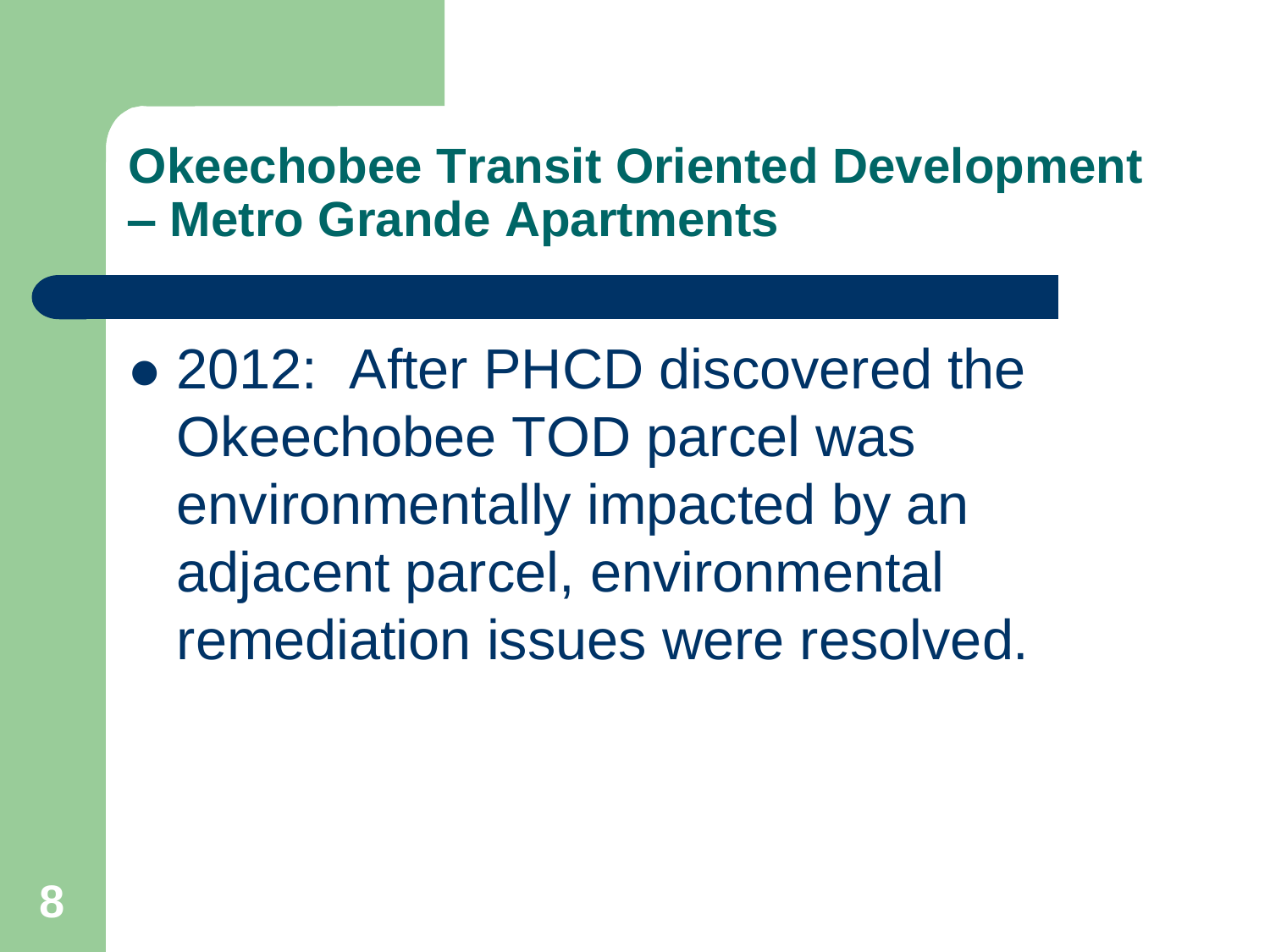## ⚫ 2008-2016: Ongoing development planning.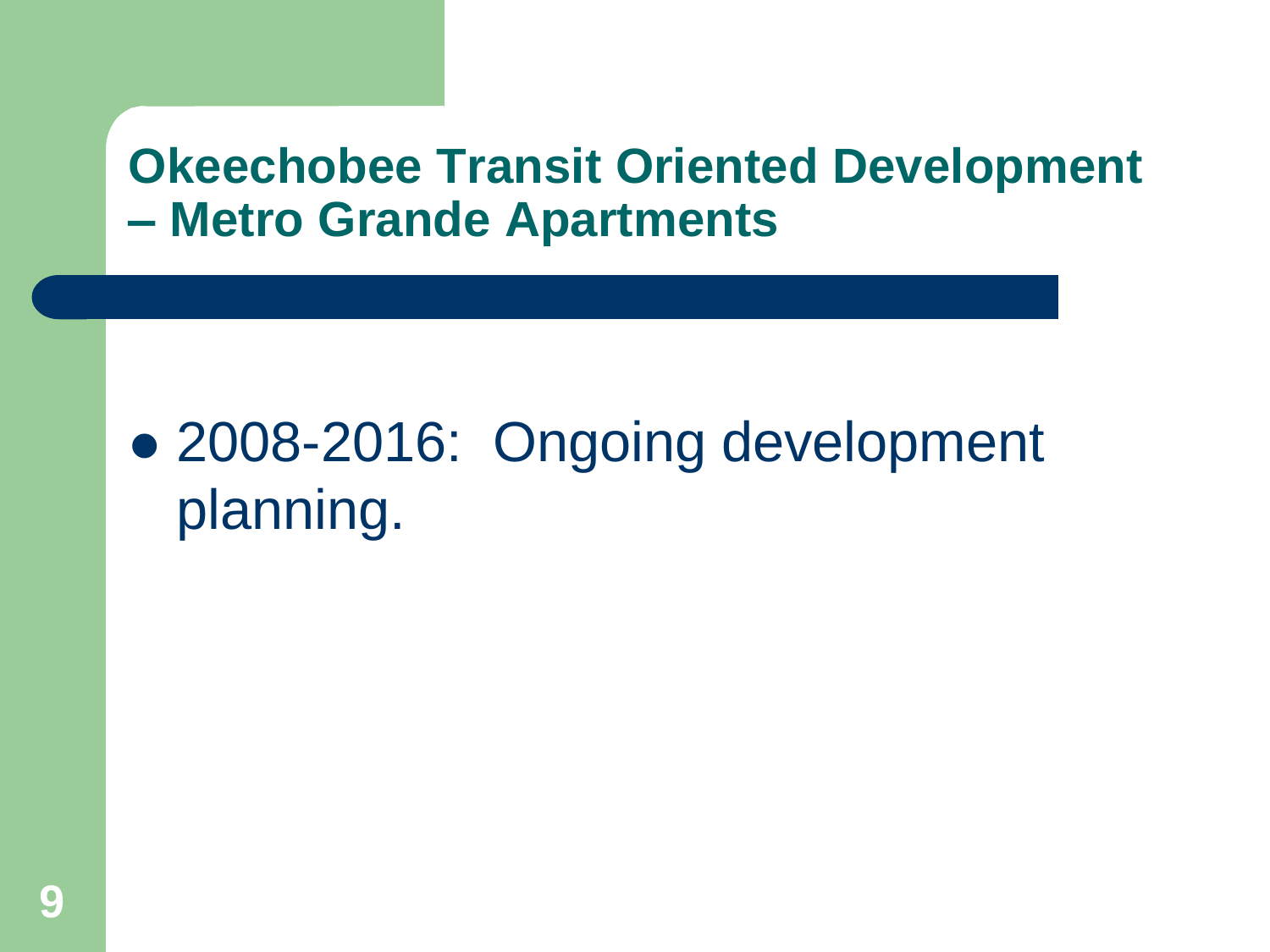⚫ 2016: PHCD drafted a solicitation for a RFP for the development of affordable housing on the Okeechobee TOD parcel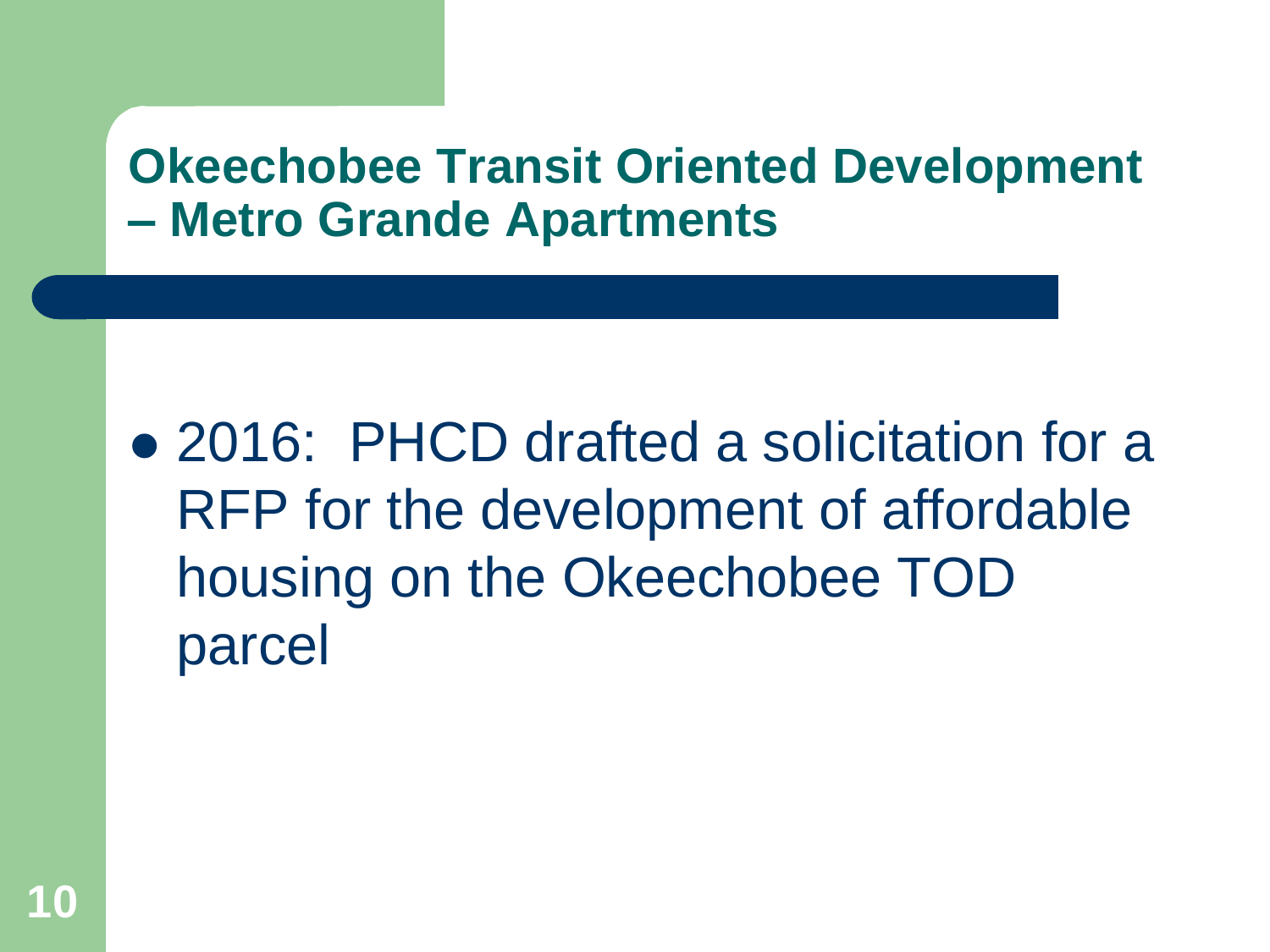# **PHCD Housing Summit Cont'd**

● 2018: Cornerstone Group Partners LLC -Metro Grande Apartments project awarded bid for the development of affordable housing at the Okeechobee TOD.